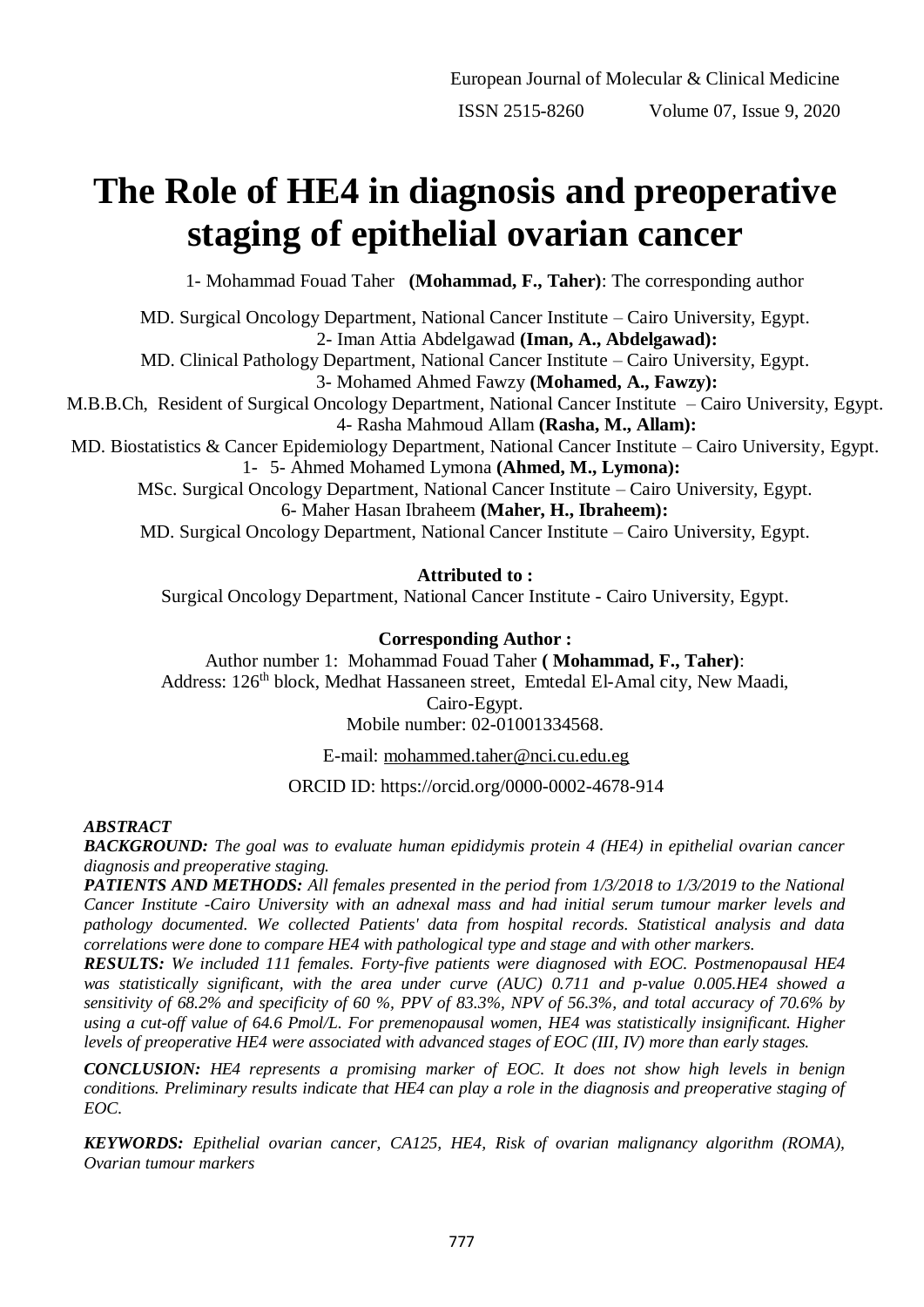#### **INTRODUCTION**

 Ovarian cancer in women is a highly lethal disease with age-standardized death rates of 3.9 per 100,000 women..<sup>1</sup>

Early detection of the disease significantly affects the survival of patients.<sup>2</sup>,<sup>3</sup> Unfortunately, many patients are diagnosed at an advanced stage because it usually presents with no or little signs and symptoms in early stages. 4 The most commonly utilized tumour marker for ovarian cancer is cancer antigen 125(CA125). However, CA125 is limited in sensitivity. Its level is elevated in about 85% vs 50% in advanced and early stages of epithelial ovarian cancer (EOC), respectively. Moreover, in benign gynecologic conditions like uterine myomas, endometriosis, and pelvic inflammatory disease, it can be increased. therefore, the specificity of CA125 decreases to 75%. 5 Great efforts had been made to identify a novel marker for ovarian cancer with high sensitivity and specificity to enhance earlier stage diagnosis. <sup>6</sup>The human epididymis protein 4 (HE4) was found to be over-produced in ovarian cancer in 1999.<sup>6</sup> HE4 was first considered to be a likely serum biomarker for ovarian cancer in 2003.<sup>7</sup> Afterwards, Moore et al. applied a mixture of CA125HE4and menopausal status in many papers to detect ovarian cancer preoperatively. <sup>6,8</sup> The benefit of HE4 over CA125 has been its reduced expression of healthy ovarian tissue. Whereas CA125 levels in premenopausal women with benign ovarian tumors are frequently increased and non-neoplastic conditions, serum levels of HE4 remain normal.<sup>7</sup>,<sup>9</sup> Also HE4 levels in malignancies other than EOC are much less elevated compared to CA125.<sup>10</sup> However, high levels of HE4 are found in non-malignant diseases as renal failure<sup>11</sup> and heart faliure<sup>12</sup> and also in malignancies other than EOC as endometrial cancer, urothelial carcinoma, and lung adenocarcinoma.<sup>10,11</sup>

# **AIM OF THE WORK**

- 1- To evaluate The Role of serum HE4 in the diagnosis of EOC.
- 2- To evaluate The Role of serum HE4 in preoperative staging of EOC and hence preoperative surgical decision making.

#### **PATIENTS AND METHODS**

This is a retrospective diagnostic accuracy research that includes all female patients submitted to the Cairo University National Cancer Institute with an adnexal mass, over one year from1/3/2018 to 1/3/2019.

#### **IRB approval: IRB00004025**

**\*Inclusion criteria:** All females presented with adnexal mass and had:

- o Pathology type documented (weather underwent upfront surgical exploration or biopsy taken for initial diagnosis before starting chemotherapy).
- AND initial serum HE4 and CA125 documented.
	- **\* Exclusion criteria:** Any female presented with adnexal mass with:
- o Initial pathology not documented.
- o OR initial serum HE4 or CA125 not documented.

# **Medical records**:

Data from the hospital-based registry of the National Cancer Institute has been used to create a list of all females included. Records were scrutinised at archives of Surgery, Clinical Pathology, Radiology, and Pathology departments. All pathological specimens were re-examined and revised.

#### **Data:**

 We used A pre-determined sheet to fulfil the objectives of the study. We reviewed all patients' files to obtain all available data as follows: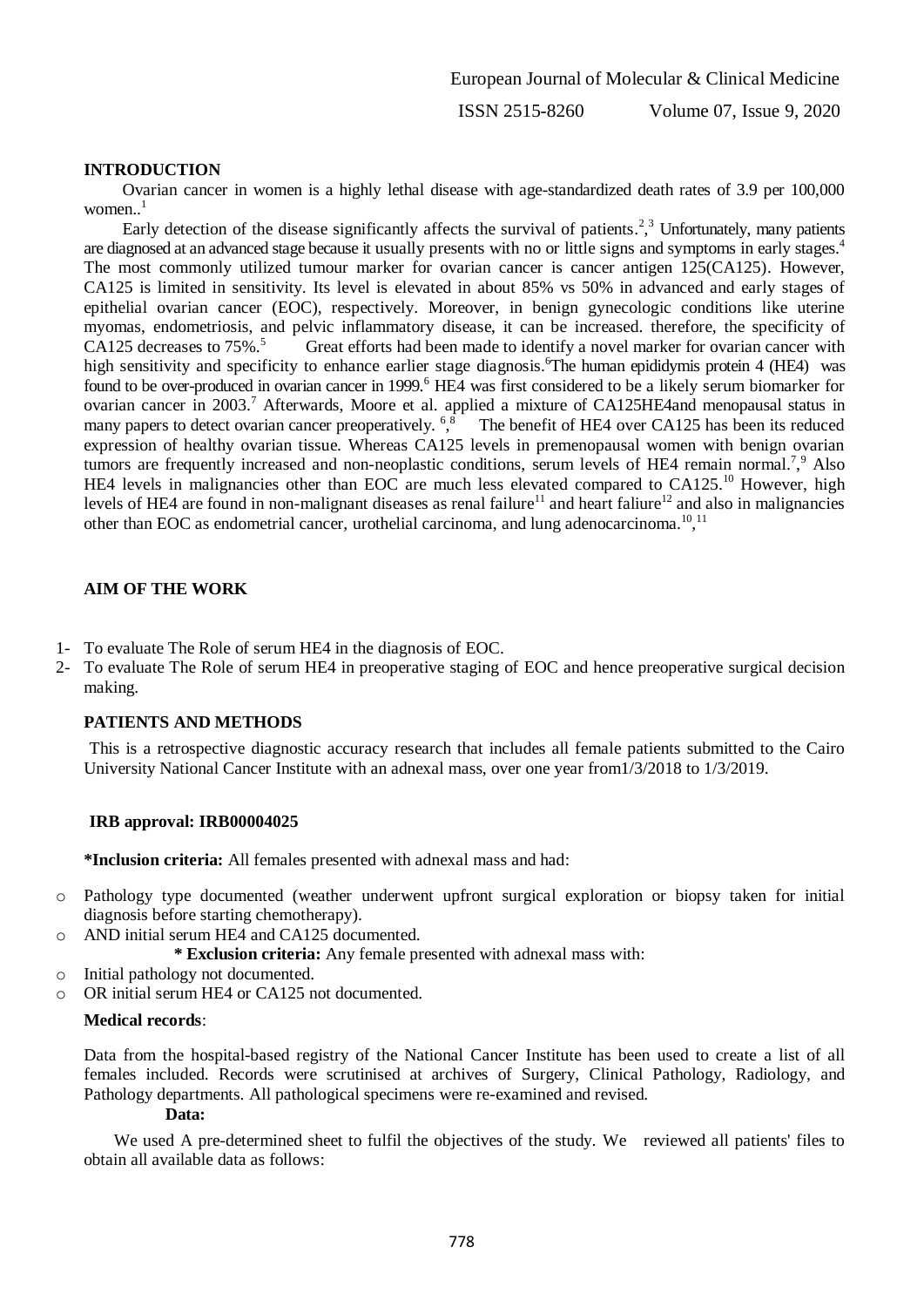ISSN 2515-8260 Volume 07, Issue 9, 2020

- o Name of the Patient
- o Age of the Patient
- o Menopausal status
- o Radiological investigations: Pelviabdominal ultrasound, CT scan, or MRI.
- o Radiological TNM Staging
- o Tumour markers: preoperative HE4 and CA125.
- o Histological type (Biopsy OR Surgical Specimen)
- o Presence of tumour deposits in the omentum, appendix, pelvic lymph nodes, or peritoneum (intraoperative staging, if possible).
- o Pathological TNM staging (if possible)

## **Data analysis and correlations:**

Correlation analysis was done comparing:

1- HE4 results with the pathological results.

2- HE4 values relative to tumour staging (pathological, radiological, and

intraoperative).

Simple comparisons were made between specificity, sensitivity, negative predictive value (NPV), positive predictive value (PPV), and total preoperative HE4, CA125 accuracy and risk of ovarian malignancy algorithm (ROMA)score for EOC diagnosis and staging.

#### **Statistical methods:**

IBM SPSS Advanced Statistics (Statistical Package for Social Sciences), version 24, was used to analyse the data (SPSS Inc., Chicago, IL). We expressed numerical data as median and range or mean and standard deviation as it fits, Whereas the number and percentage were represented as qualitative data. As suitable, we used the Chi-square (Fisher's exact) test to examine the relationship among qualitative variables.

 To estimate the best cut-off point, we used Receiver Operating Characteristics (ROC) curve. Then calculation of sensitivity, specificity with their 95% confidence interval was done between EOC cases and non-EOC cases. Correlation analysis between the marker levels and other covariates using Pearson correlation was performed.

A p-value equal to or less than 0.05 was deemed to be statistically significant. All of the tests were two-tailed.

Calculation of ROMA as by Moore et al.  $\cdot$ .

 $\bullet$  A predictive index (PI): Premenopausal:  $PI = -12.0 + 2.38 * LN$  [HE4] + 0.0626 \* LN [CA125] Postmenopausal: PI = −8.09 + 1.04 \* LN [HE4] + 0.732 \* LN [CA125]

 $LN =$  natural logarithm.

ROMA value:

ROMA value  $%$  = exp(PI)/[1 + exp(PI)]\*100 where, exp(PI) = ePI

#### **RESULTS**

The study included 111 female patients presented with an adnexal mass. Patient demographics and characteristics have been illustrated in [\(TABLE 1TABLE 1\)](#page-3-0).

Patients have a mean age of 47.4 years, varying from 14 to 76 years, including 64 premenopausal women (57.7%) and 47 postmenopausal women (42.3%).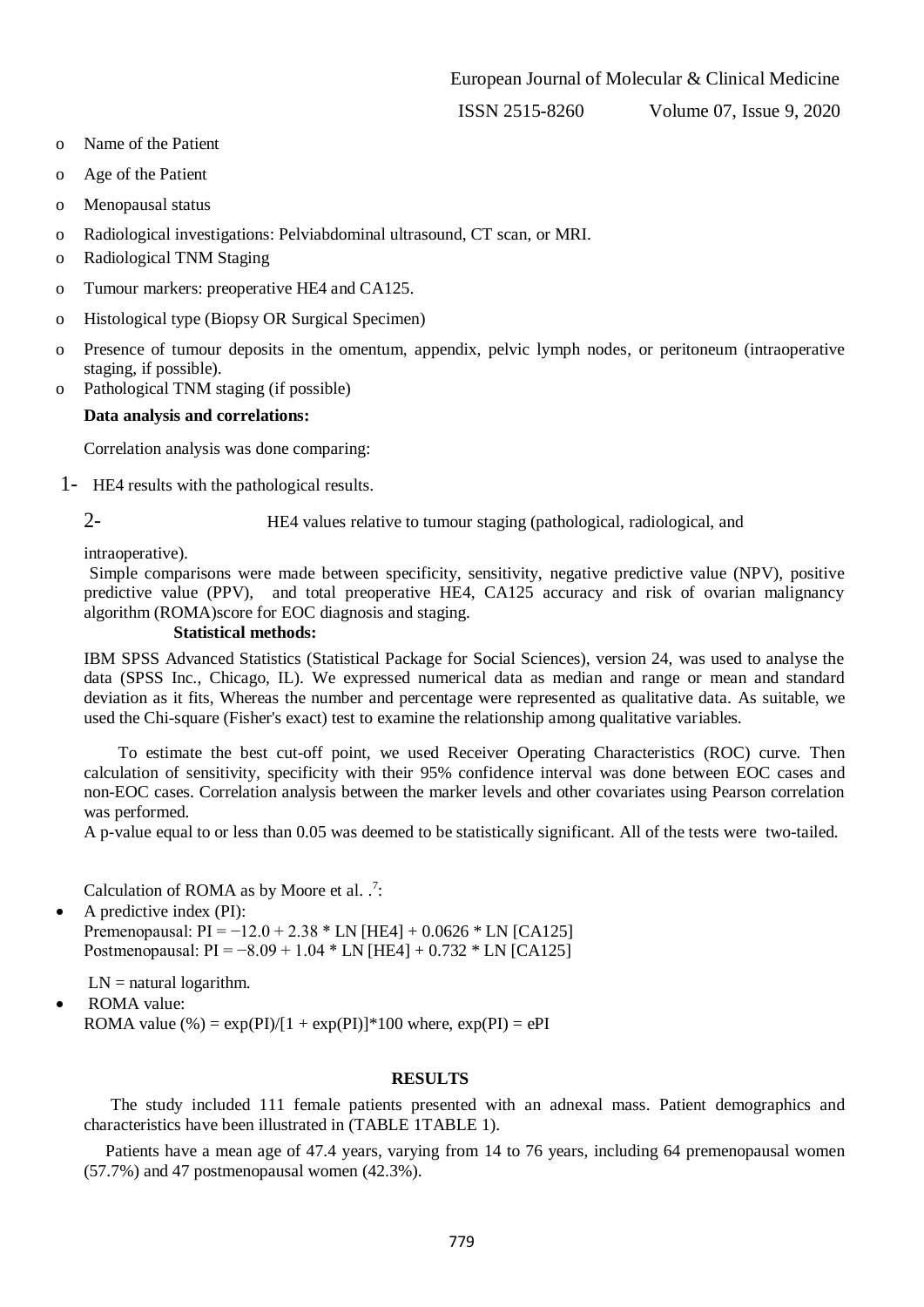ISSN 2515-8260 Volume 07, Issue 9, 2020

Preoperative radiological staging is illustrated in [\(TABLE 1\)](#page-3-0). Ninety-one cases (82%) underwent upfront surgical exploration. The assessed intraoperative stage of these 91 patients is shown in [\(TABLE 1\)](#page-3-0).

The pathological type of the 111 cases revealed that 45 patients were diagnosed with EOC. Eleven patients were diagnosed with non-EOC ( six granulosa cell tumors and five mature cystic teratoma of the ovary). Twelve patients had borderline malignant tumours, and 24 patients had benign ovarian masses. There were 19 patients with non-ovarian origin (7 cases endometrial adenocarcinoma, 6 cases uterine leiomyoma, 4 inflammatory cases, and two cases TCC of the urinary bladder).

## <span id="page-3-0"></span>**TABLE 1. Patients' and tumors' characteristics (n=111)**

| <b>Characteristic</b>         | Frequency      | Percentage |  |
|-------------------------------|----------------|------------|--|
| <b>Menopausal status</b>      |                |            |  |
|                               |                |            |  |
| Premenopausal Postmenopausal  | 64             | 57.7       |  |
|                               | 47             | 42.3       |  |
| <b>1ry Tumor site</b>         |                |            |  |
| <b>Ovarian Extra ovarian</b>  | 92             | 82.8       |  |
|                               | 19             | 17.2       |  |
| Microscopic picture           |                |            |  |
| <b>Malignant</b>              | 77             | 69.4       |  |
| Non-Malignant                 | 34             | 30.6       |  |
| I II III                      | 69             | 62.2       |  |
| IV                            | 14             | 12.6       |  |
|                               | 22             | 19.8       |  |
|                               | $\overline{6}$ | 5.4        |  |
| <b>Upfront Surgery</b><br>Yes | 91             | 82         |  |
| No                            | 20             | 18         |  |
| Intraoperative stage (n=91)   |                |            |  |
| I II III IV                   | 62             | 68.1       |  |
|                               | 10             | 11         |  |
|                               | 17             | 18.7       |  |
|                               | $\overline{2}$ | 2.2        |  |
| Histological grade (n=32)     |                |            |  |
| $\mathbf{I}$ III III          | 4              | 12.5       |  |
|                               | 14             | 43.75      |  |
|                               | 14             | 43.75      |  |
| Pathological staging (n=80)   |                |            |  |
| I II III IV                   | 47             | 58.7       |  |
|                               | $\overline{3}$ | 3.8        |  |
|                               |                | 30         |  |
|                               | 24<br>6        | 7.5        |  |
|                               |                |            |  |
|                               |                |            |  |

Pathological staging was possible to obtain in 80 cases and was as follows: 47 stage I patients, three stage II patients, 24 stage III patients, and six stage IV patients, respectively.

Using the ROC analysis and the area under curve (AUC) measurement for each marker, the diagnostic precision of serum CA 125, HE4 and ROMA in distinguishing EOC from other adnexal masses was demonstrated as shown in [\(FIGURE1](#page-4-0) & [FIGURE2\)](#page-5-0).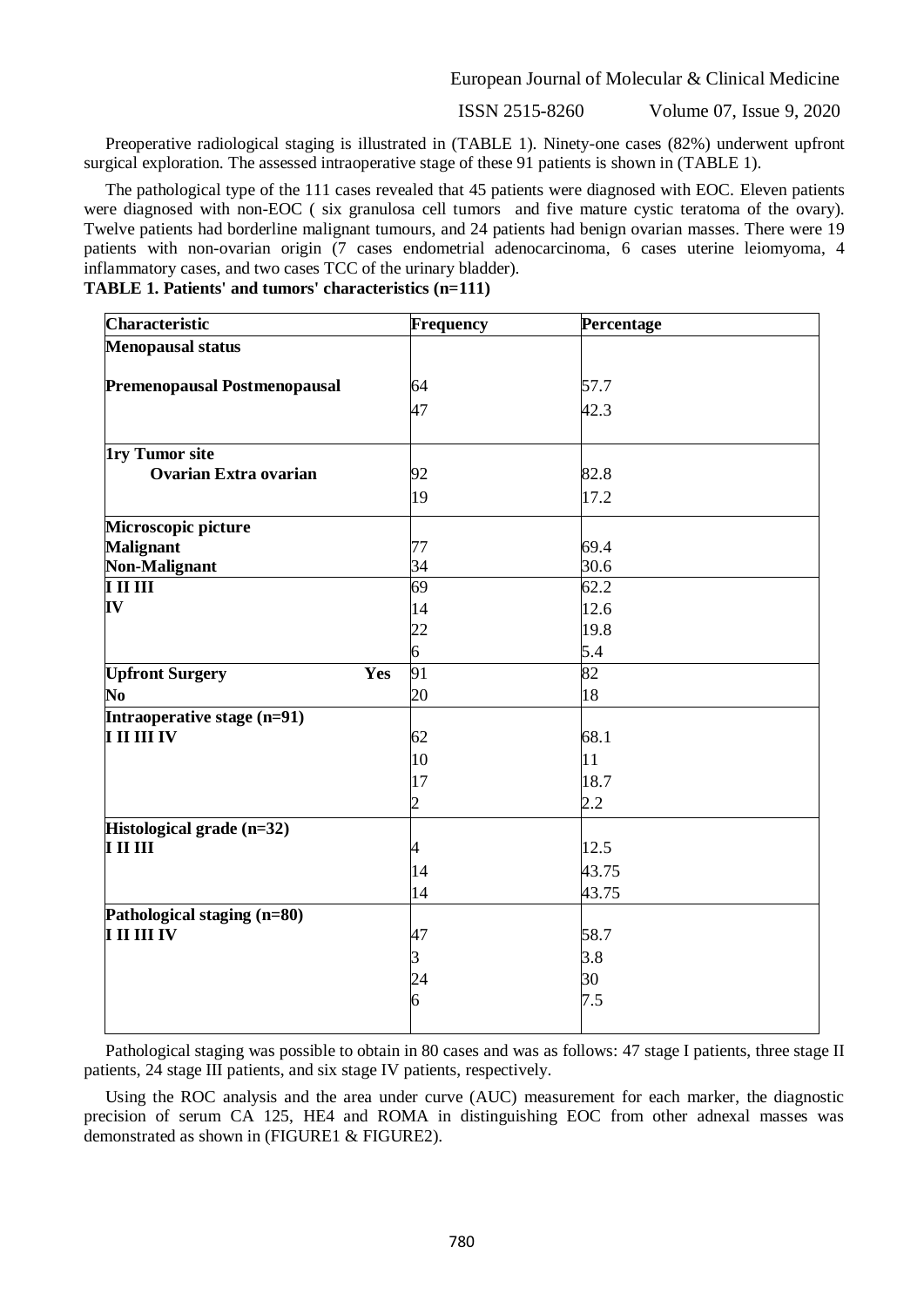ISSN 2515-8260 Volume 07, Issue 9, 2020



<span id="page-4-0"></span>**FIGURE1. Receiving Operating Characteristic (ROC) curve of HE4, CA125 and ROMA score for postmenopausal patients**

**Abbreviations:**HE4: Human Epididymis Protein 4, CA125: Cancer Antigen 125, ROMA: Risk of Ovarian Malignancy Algorithm, PREOP: preoperative

Postmenopausal HE4 and ROMA score were statistically significant with AUC (0.711 VS 0.689 ) and pvalue (0.005 vs 0.013 ), while CA 125 was statistically insignificant with AUC 0.626 and p-value 0.097. For premenopausal women, HE4, CA125, and ROMA score were statistically insignificant with AUC for HE4 still more than ROMA score ( 0.609 vs 0.584) and both more than CA125 (0.433) as illustrated in [\(TABLE 2\)](#page-5-1).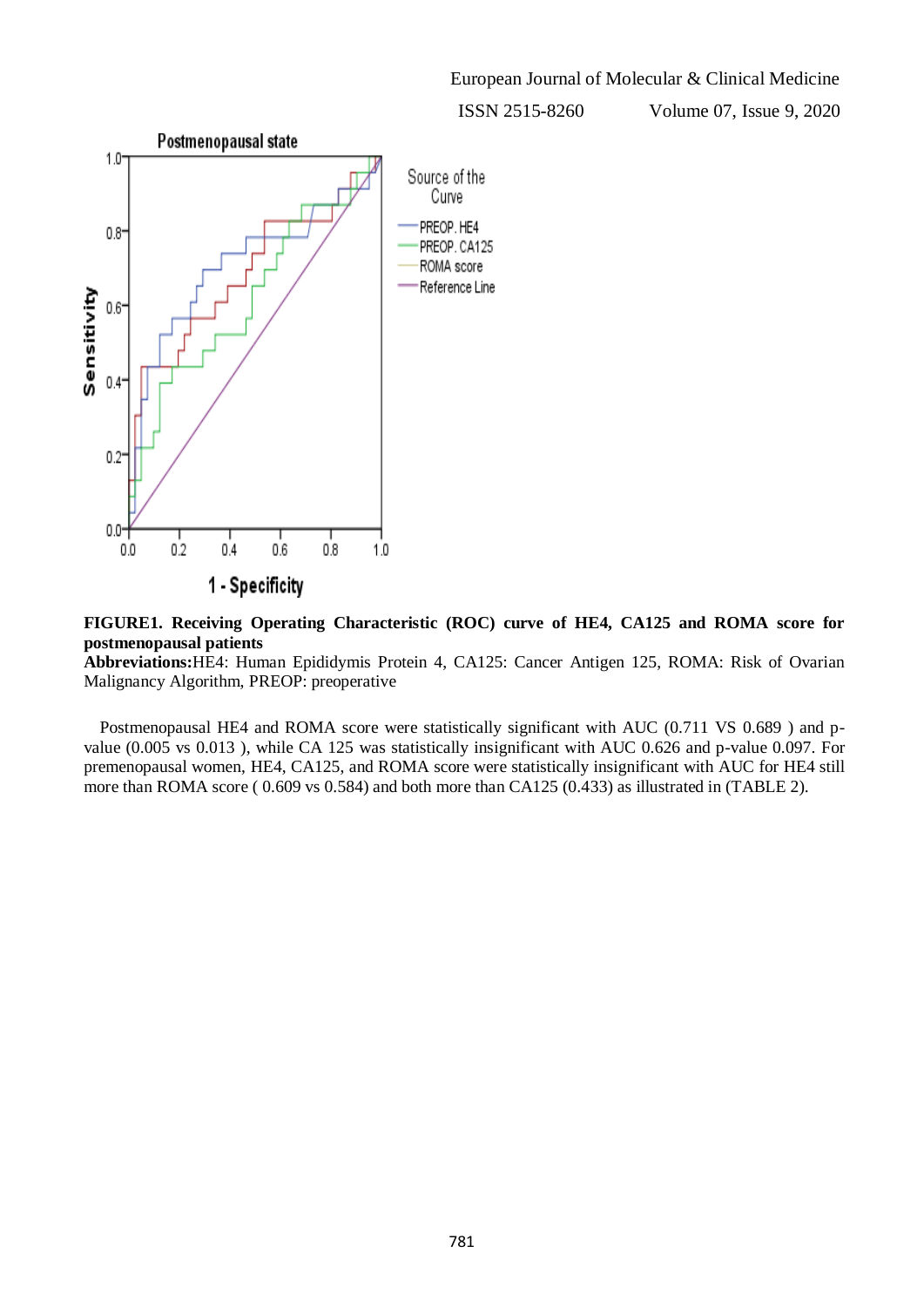ISSN 2515-8260 Volume 07, Issue 9, 2020



# <span id="page-5-0"></span>**FIGURE2. Receiving Operating Characteristic (ROC) curve of HE4, CA125 and ROMA score for premenopausal patients**

**Abbreviations:**HE4: Human Epididymis Protein 4, CA125: Cancer Antigen 125, ROMA: Risk of Ovarian Malignancy Algorithm, PREOP: preoperative

For each HE4, ROMA score, and CA125, we considered two cut-off values. One in premenopausal patients, and one in postmenopausal patients. We obtained the best sensitivity and specificity for each marker at the proposed cut-off value for each menopausal status. We also identified the PPV, NPV, and total accuracy, as shown in [\(TABLE 2\)](#page-5-1).

<span id="page-5-1"></span>

| TABLE 2. Receiving operating characteristics (ROC) curve analysis and AUC of preoperative HE4, |  |  |
|------------------------------------------------------------------------------------------------|--|--|
| <b>ROMA</b> score & CA125                                                                      |  |  |

| <b>Marker/Score</b><br>menopausal status | &cut-<br>point | ofSensitivity | <b>Specificity</b> | <b>PPV</b> | <b>NPV</b> | <b>Total</b><br>accuracy | <b>AUC</b> | <b>P-value</b> |
|------------------------------------------|----------------|---------------|--------------------|------------|------------|--------------------------|------------|----------------|
|                                          |                |               |                    |            |            |                          |            |                |
|                                          |                |               |                    |            |            |                          |            |                |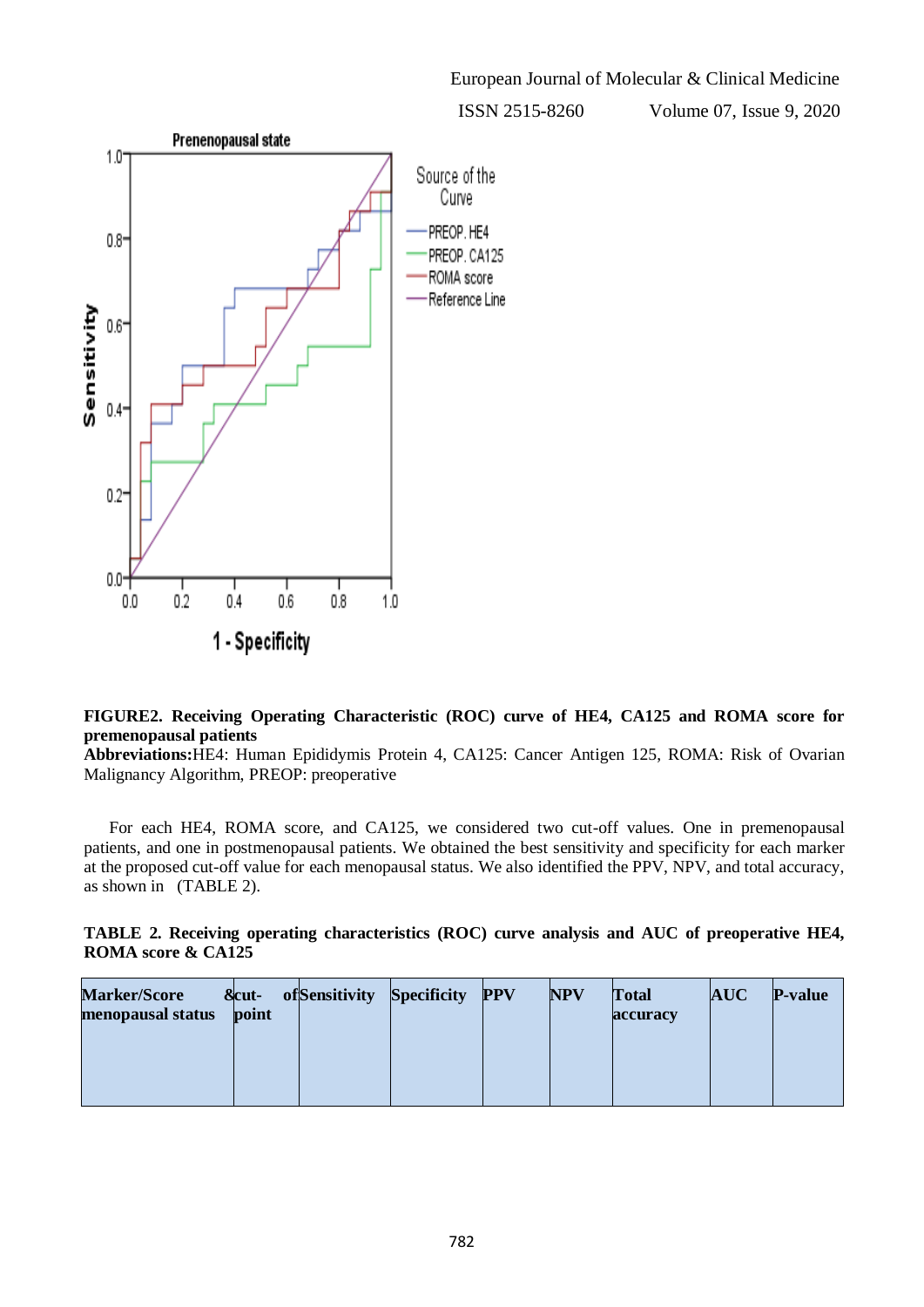ISSN 2515-8260 Volume 07, Issue 9, 2020

| HE4               |      |       |       |       |       |       |       |         |
|-------------------|------|-------|-------|-------|-------|-------|-------|---------|
| postmenopausal    | 59.5 | 69.6% | 71.0% | 66.7% | 68.2% | 67.4% | 0.711 | 0.005   |
| Premenopausal     | 64.6 | 68.2% | 60.0% | 83.3% | 56.3% | 70.6% | 0.609 | 0.0.201 |
|                   |      |       |       |       |       |       |       |         |
| <b>ROMA</b> score |      |       |       |       |       |       |       |         |
| Postmenopausal    | 18.7 | 60.9% | 66.0% | 58.3% | 59%   | 58.7% | 0.689 | 0.013   |
| Premenopausal     | 21.1 | 54.5% | 52%   | 70.1% | 41.2% | 55.9% | 0.584 | 0.327   |
| <b>CA125</b>      |      |       |       |       |       |       |       |         |
| postmenopausal    | 47.9 | 52.2% | 54.0% | 46.1% | 45%   | 45.7% | 0.626 | 0.097   |
| Premenopausal     | 32.9 | 45.5% | 48%   | 62.5% | 33.3% | 47%   | 0.433 | 0.430   |
|                   |      |       |       |       |       |       |       |         |

**Abbreviations:** HE4: Human Epididymis Protein 4, ROMA: Risk of Ovarian Malignancy Algorithm, CA125: Cancer Antigen 125, PPV: Positive Predictive Value, NPV: Negative Predictive Value, AUC: area under the curve

 Univariate analysis was done to study the factors more to be associated with EOC vs other pathologies revealed that the preoperative HE4 level, ROMA score were statistically significant and associated with EOC with a p-value of (<0.001, 0.031) respectively. CA125 level was not significant statistically, as shown in [\(TABLE 3\)](#page-6-0) Applying multivariate analysis by logistic regression model to preclude the effect of confounding factors that present on the univariate level and to indicate the only independent predictive factors revealed that the only factor strongly and significantly associated with EOC was the level of preoperative HE4.

# <span id="page-6-0"></span>**TABLE 3. Predictors of Epithelial Ovarian Cancer (EOC)**

| <b>Variable</b>           |                                      |               | <b>Histopathology</b> |               |         |
|---------------------------|--------------------------------------|---------------|-----------------------|---------------|---------|
|                           | <b>Preoperative level</b>            | $(n=111)$     | <b>EOC</b>            | <b>Others</b> | p-value |
|                           |                                      |               | $(n=45)$              | $(n=66)$      |         |
| <b>Preoperative HE4</b>   | $\overline{\ }^*$ = cutoff           | No            | 14                    | 44            | < 0.001 |
|                           |                                      | $\frac{0}{0}$ | 31.1%                 | 66.7%         |         |
|                           | $^*$ <sup>2</sup> cut-off            | No            | 31                    | 22            |         |
|                           |                                      | $\frac{1}{2}$ | 68.9%                 | 33.3%         |         |
|                           | $\overline{\ }^{\text{b}}$ <= cutoff | No            | 23                    | 34            |         |
| <b>Preoperative CA125</b> |                                      | $\%$          | 51.1%                 | 51.5%         | 0.967   |
|                           |                                      | $\rm No$      | 22                    | 32            |         |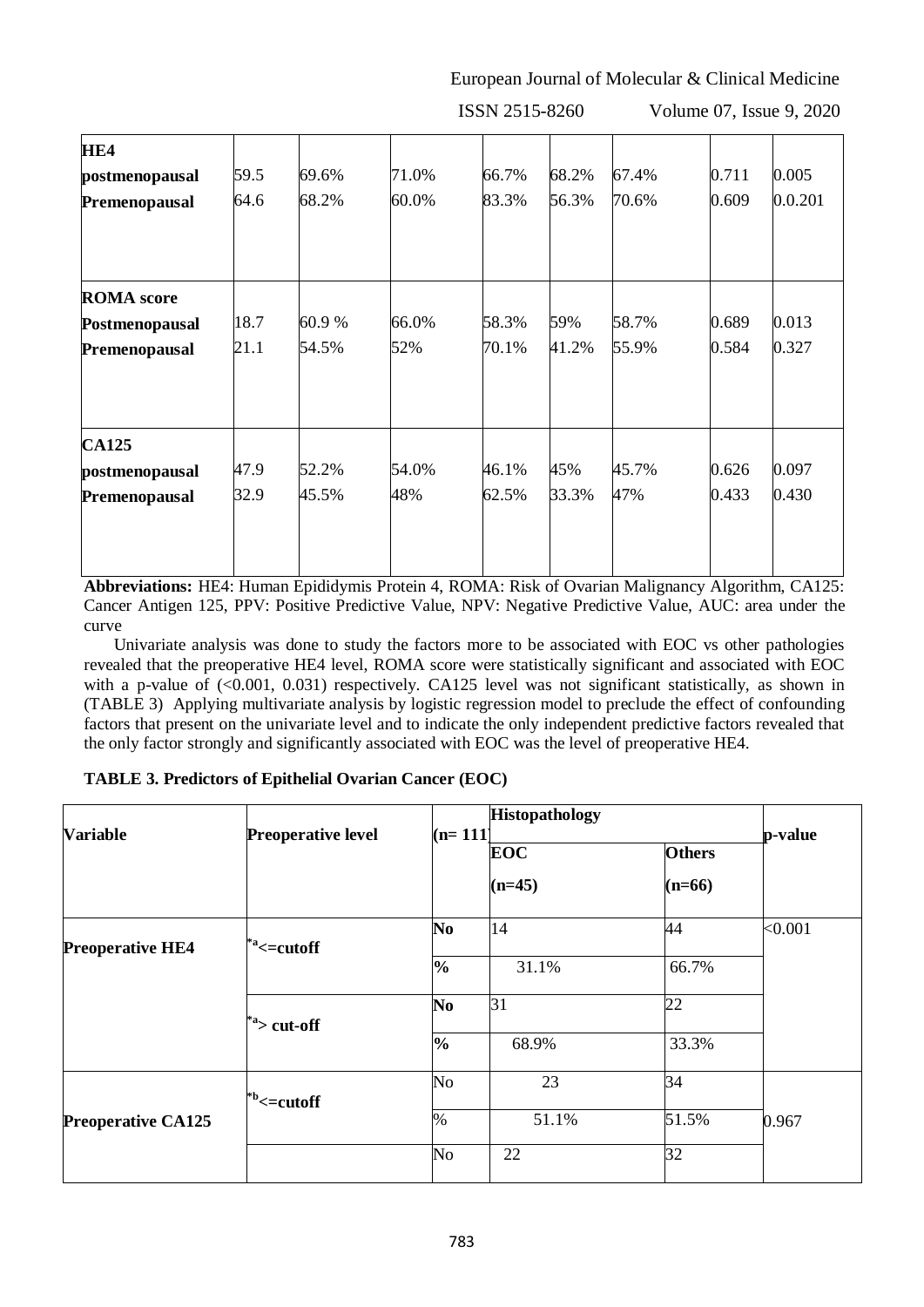ISSN 2515-8260 Volume 07, Issue 9, 2020

|                     | $\frac{b}{b}$ cut-off    | $\%$ | 48.9% | 48.5% |       |
|---------------------|--------------------------|------|-------|-------|-------|
| <b>Preoperative</b> | $\text{ROMA}^*$ low risk | No   | 20    | 43    | 0.031 |
| score               |                          | $\%$ | 44.4% | 65.2% |       |
|                     | $\rm ^*c$ high risk      | No   | 25    | 23    |       |
|                     |                          | $\%$ | 55.6% | 34.8% |       |

**Abbreviations:** EOC: Epithelial Ovarian Cancer, HE4: Human Epididymis Protein 4, CA125: Cancer Antigen 125, ROMA: Risk of Ovarian Malignancy Algorithm

**\*a:** cut off value of HE4 for premenopausal (64.6) Pmol/L & for postmenopausal (59.5) Pmol/L.

**\*b:** cut off value of CA125 for premenopausal (32.9) U/ml & for postmenopausal (47.9) U/ml.

**\*c:** cut off value of ROMA score for premenopausal (21.1%) & for postmenopausal (18.7%).

 Thirty-one cases with EOC were correleted with a high level of HE4 compared to 22 cases diagnosed as non-EOC (68.9% VS 33.3%) with p-value 0.031, as evident in [\(TABLE 3\)](#page-6-0). This was statistically significant with the risk of cases of EOC to be with an up-regulated level of HE4 more than five times compared to other cases with p-value <0.001, Odds Ratio (OR) 4.8, 95% Confidence Interval (CI) for OR ranging from 2.1 to 11.1.

The increased levels of each HE4, CA125, and ROMA score were more correlated with the advanced stage of EOC (III, IV) than early ones (I, II). For HE4: 62.5% versus 12.5%, with a statistically significant p-value (<0.001), as in [\( TABLE](#page-7-0) 4). For ROMA score: 54.1% versus 23.3% respectively with statistically significant p-value =  $0.005$ , evident in [\(TABLE 5\)](#page-8-0). For CA125: 50.0% versus 27.3% respectively with statistically significant p-value =0.037 as shown in [\(TABLE 6\)](#page-8-1).

<span id="page-7-0"></span>

| $(n=$<br>80) |                      |                       | <b>Total</b>            | <b>P-value</b> |
|--------------|----------------------|-----------------------|-------------------------|----------------|
|              | $\le$ = cutoff $*^a$ | $>$ cutoff $^{*_{a}}$ |                         |                |
| no           | 35                   | 15                    | 50                      |                |
| $\%$         | 87.5%                | 37.5%                 | 62.5%                   | < 0.001        |
| no           | 5                    | 25                    | 30                      |                |
| $\%$         | 12.5%                | 62.5%                 | 37.5%                   |                |
| no           | 40                   | 40                    | 80                      |                |
| %            | 100.0%               | 100.0%                | 100.0%                  |                |
|              |                      |                       | <b>Preoperative HE4</b> |                |

 **TABLE 4. Association between preoperative HE4 and pathological staging**

**Abbreviations :** HE4: Human Epididymis Protein 4

**\*a:** cut off value of HE4 for premenopausal (64.6) Pmol/L & for postmenopausal (59.5) Pmol/L.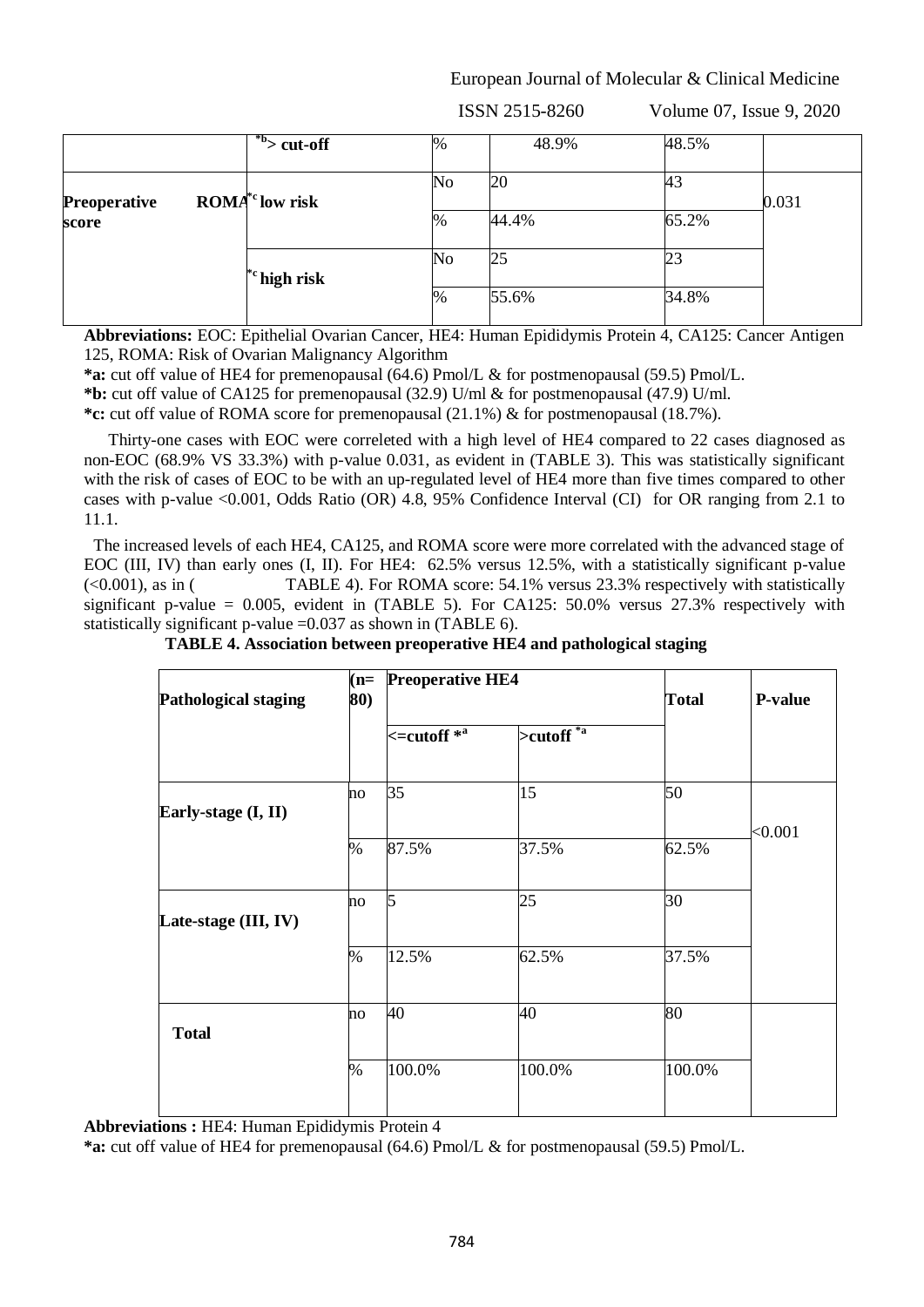ISSN 2515-8260

| Volume 07, Issue 9, 2020 |  |  |  |
|--------------------------|--|--|--|
|--------------------------|--|--|--|

| <b>Pathological staging</b> | $(n=$<br>80) | <b>ROMA</b> score   |                                   | <b>Total</b> | <b>P-value</b> |  |
|-----------------------------|--------------|---------------------|-----------------------------------|--------------|----------------|--|
|                             |              | $\leq$ cutoff $*^a$ | $>$ cutoff $\overline{f}^{*_{a}}$ |              |                |  |
| Early-stage (I, II)         | no           | 33                  | 17                                | 50           |                |  |
|                             | $\%$         | 76.7%               | 45.9%                             | 62.5%        | 0.005          |  |
| Late-stage (III, IV)        | no           | 10                  | 20                                | 30           |                |  |
|                             | $\%$         | 23.3%               | 54.1%                             | 37.5%        |                |  |
| <b>Total</b>                | no           | 43                  | 37                                | 80           |                |  |
|                             | $\%$         | 100.0%              | 100.0%                            | 100.0%       |                |  |

<span id="page-8-0"></span>**TABLE 5. Association between preoperative ROMA score and pathological staging**

**Abbreviations:** ROMA: Risk of Ovarian Malignancy Algorithm

**\*a:** cut off value of ROMA score for premenopausal (21.1%) & for postmenopausal (18.7%).

<span id="page-8-1"></span>

|  |  | TABLE 6. Association between preoperative CA125 and pathological staging |
|--|--|--------------------------------------------------------------------------|
|  |  |                                                                          |

| <b>Pathological staging</b> | $(n=$        | PREOP. CA125                   |                                           |        |                |
|-----------------------------|--------------|--------------------------------|-------------------------------------------|--------|----------------|
|                             | 80)          | $\kappa$ =cutoff <sup>*a</sup> | $\triangleright$ cutoff $\overline{f^*a}$ | Total  | <b>P-value</b> |
|                             | $\mathbf{n}$ | 32                             | 18                                        | 50     |                |
| Early-stage $(I, II)$       | %            | 72.7%                          | 50.0%                                     | 62.5%  | 0.037          |
|                             | $\mathbf{n}$ | 12                             | 18                                        | 30     |                |
| Late-stage (III, IV)        | $\%$         | 27.3%                          | 50.0%                                     | 37.5%  |                |
| <b>Total</b>                | no           | 44                             | 36                                        | 80     |                |
|                             | $\%$         | 100.0%                         | 100.0%                                    | 100.0% |                |

**Abbreviations:** CA125: Cancer Antigen 125

**\*a:**cut off value of CA125 for premenopausal (32.9) U/ml & for postmenopausal (47.9) U/ml.

#### **DISCUSSION**

Several studies tried to identify preoperative malignant ovarian masses.<sup>13, 14</sup> We assessed the diagnostic efficiency of preoperative HE4, CA125 serum levels, and ROMA score using ROC curve analysis for predicting the possibility of EOC in female patients presented with ovarian masses.

 In most papers, the cut-off values set by the producer for CA 125 are 35 U/mL, 140 pmol/L for HE4 and 11.4 % (premenopausal) and 29.9 %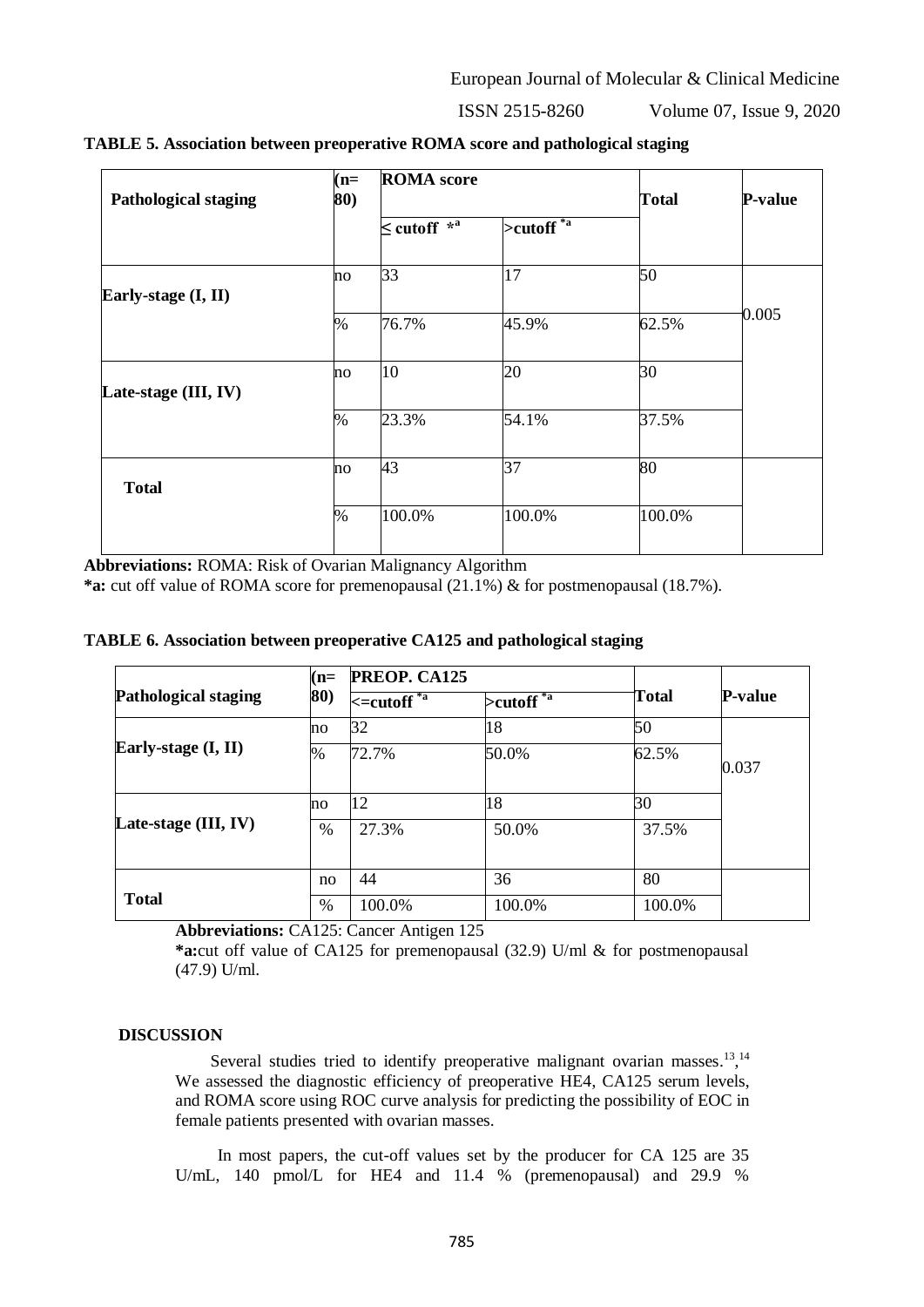(postmenopausal) for ROMA to assess the efficiency of each marker in the pelvic mass assessment. 15

 The sensitivity and specificity of 87.5 % and 75 % and 0.92 AUC for HE4 were stated by Sandri et al .<sup>16</sup> In our research, however, for premenopausal women, the best HE4 sensitivity was 68.2% and specificity of 60 % with 0.6 AUC by using a 64.6 Pmol/L cut-off value. The best sensitivity became 69.6 % for postmenopausal women, while the specificity became 71 % with 0.71 AUC using a cut-off value of 59.5 Pmol/L.

 The ROMA cut-off value in our study was higher than that documented by Moore et al. <sup>17</sup> but lower than those stated by Anton et al. and Van Gorp et al., which were 39.68% and 35.9% for postmenopausal women, respectively.  $^{13}$ ,  $^{18}$ 

 Such different outcomes can be attributed to the different classifications of tumour types described in the discrete studies. Besides that, we aimed mainly at EOC, while other studies had great heterogenecity in histopathological tumour types. Such variations could also have arisen from the use of various CA125 kits.<sup>15</sup>

 Our results showed that HE4 per se had a higher specificity than CA 125 for forecasting ovarian cancer in premenopausal ladies. These results were coherent with other studies.<sup>13, 19,20</sup> CA125 may show very high levels in patients with benign ovarian conditions, unlike HE4.<sup>9</sup>, <sup>16</sup>, <sup>20</sup>, <sup>21</sup>, <sup>22</sup>. This may clarify the limited specificity of ROMA relative to HE4 in our research, as CA125 is integrated into the ROMA algorithm.

 Previous studies clarified contradictory findings. Van Gorp et al. and Chan et al. recorded that in the detection of ovarian cancer in postmenopausal Caucasian and Asian women, ROMA and HE4 were comparable to CA 125, respectively.<sup>18, 19</sup> By comparison, in postmenopausal ladies, Sandri et al. and Montagnana et al. displayed that ROMA showed superb diagnostic execution.<sup>16</sup>,<sup>23</sup>

 In our study for postmenopausal women, serum HE4 and ROMA score were considerably superior to CA 125 in discriminating ovarian cancer. The ROMA sensitivity, however, was higher than CA 125, and both were less than HE4.

 Bandiera et al. demonstrated that higher tumor marker levels and ROMA were correlated with advanced FIGO stage in EOC patients.<sup>24</sup> Liet al. revealed that high ROMA score was associated with advanced ovarian cancer and the best indicator of disease stage was ROMA. <sup>25</sup>

 In our study, we found similar results that increased preoperative HE4, CA125 and high-risk ROMA score levels are more correlated with the advanced EOC stage (III, IV) than with the early stage (I, II).

 The association of higher HE4 levels and advanced tumour stages means that HE4 may have a role in preoperative surgical decision making. For example, to decide whether to start with upfront surgery or chemotherapy, whether we will need a frozen section intraoperatively, and whether complete resection is possible or not. Actually, we need a much higher number of patients to identify such a cutoff level that guides the preoperative decision making.

 In conclusion: HE4 represents a promising early detection method of EOC. It showed high diagnostic performance in EOC. It does not show high levels in benign conditions, compared to the more established biomarker CA 125. Preliminary results indicate that HE4 could play a role in preoperative staging and diagnosis, and hence surgical decision-making of EOC.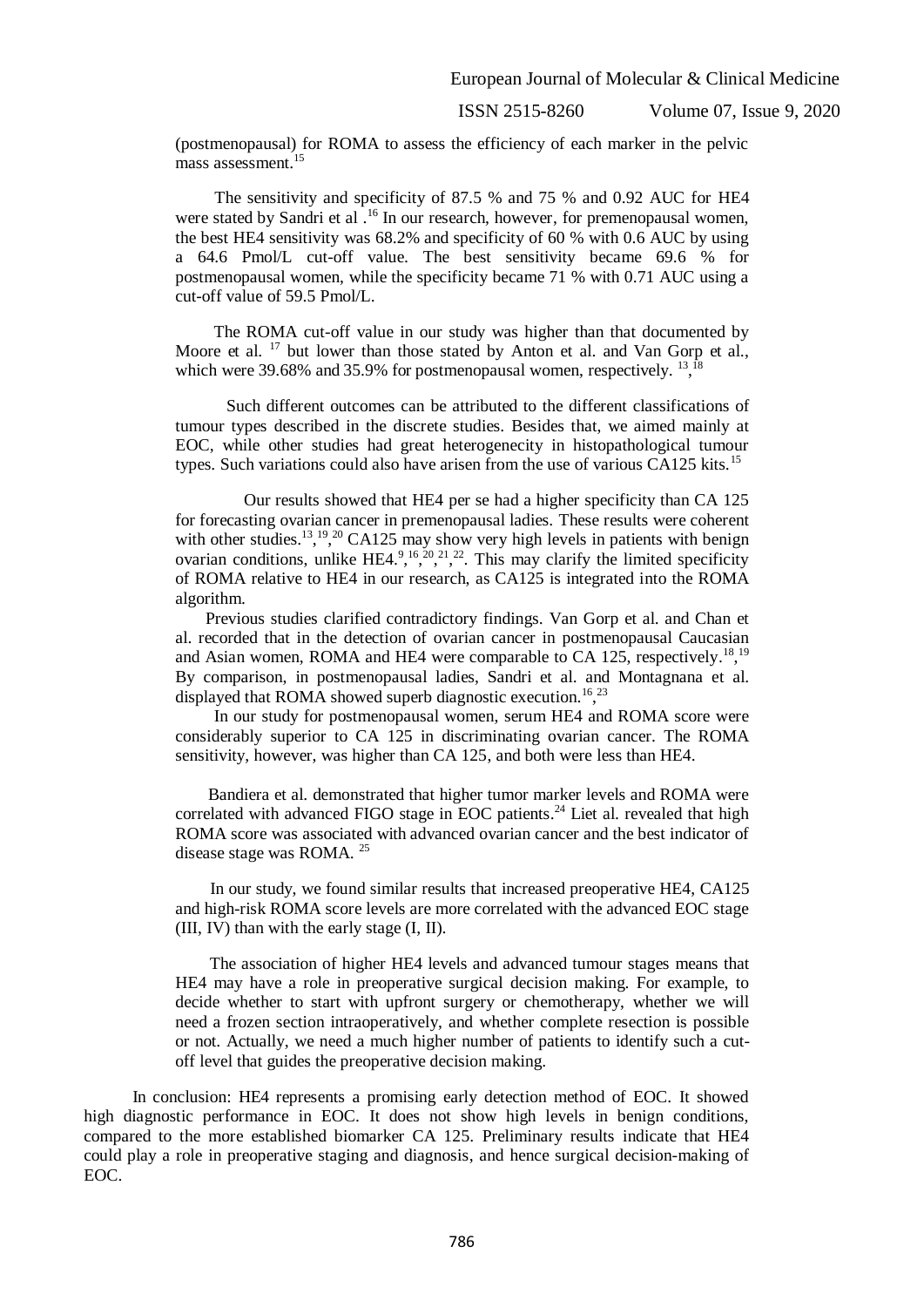#### **ACKNOWLEDGMENT**

 This article was concluded from an approved thesis presented by the third author to obtain the Master degree in surgical oncology. The first two authors are supervisors of the thesis. Other co-authors participated in the article preparation, editing, and reviewing.

 Sincere appreciation and gratitude go to **Prof. Mohamed Al-Zohairy**, the primary supervisor of the thesis, for his continuous support, for his patience and immense knowledge. Unfortunately, he is not of the co-authors of this article, but he approved us for publishing it.

> Mohammad Fouad Taher **(Mohammad, F., Taher)** ( The corresponding author )

## **AUTHOR CONTRIBUTIONS:**

**Mohammad Taher:** thesis conceptualisation, literature research, data analysis, thesis supervision & revision, manuscript preparation, editing and reviewing.

 **Iman Abdelgawad:** Laboratory data collection and analysis, thesis supervision, and manuscript reviewing. **Mohamed Fawzy:** data collection and analysis, literature research, statistical analysis, thesis preparation and discussion and manuscript reviewing.

 **Rasha Allam:** data collection, statistical analysis and correlations, thesis revision and manuscript editing and reviewing.

**Ahmed Lymona:** data collection and analysis, literature research, and manuscript reviewing.

 **Maher Ibraheem:** data analysis, literature research, manuscript conceptualisation, preparation, and reviewing.

#### **ETHICAL APPROVAL AND CONSENT TO PARTICIPATE:**

 This study was a retrospective study based on a review of medical records of the included patients. Approval of National Cancer Institute – Cairo University ethical committee was secured through the expedited pathway. All measures were taken to protect the security and confidentiality of the individual patient's information. All procedures performed in the study involving human participants were in accordance with the Declaration of Helsinki.

#### **CONSENT TO PUBLISH:**

All participants have provided acceptance and consents for publication of their details. All personal information has been made anonymous.

#### **DATA AVAILABILITY:**

The datasets used and/or analysed during the current study are available from the corresponding author on reasonable request.

 **CONFLICTS OF INTEREST:** No conflicts of interest.

#### **FUNDING SUPPORT:**

 Apart from the ordinary support of the National Cancer Institute – Cairo University in serving all patients freely as a University Hospital, no extra funds were needed.

#### **REFERENCES**

- 1. Ferlay J, Colombet M, Soerjomataram I, Mathers C, Parkin D. M, Piñeros M. et al. Estimating the global cancer incidence and mortality in 2018: GLOBOCAN sources and methods. *Int J Cancer*. **144**, 1941-1953 (2019).
- 2. Zeppernick F, Meinhold-Heerlein I. The new FIGO staging system for ovarian, fallopian tube, and primary peritoneal cancer. *Arch Gynecol Obstet*. **290**, 839-842 (2014).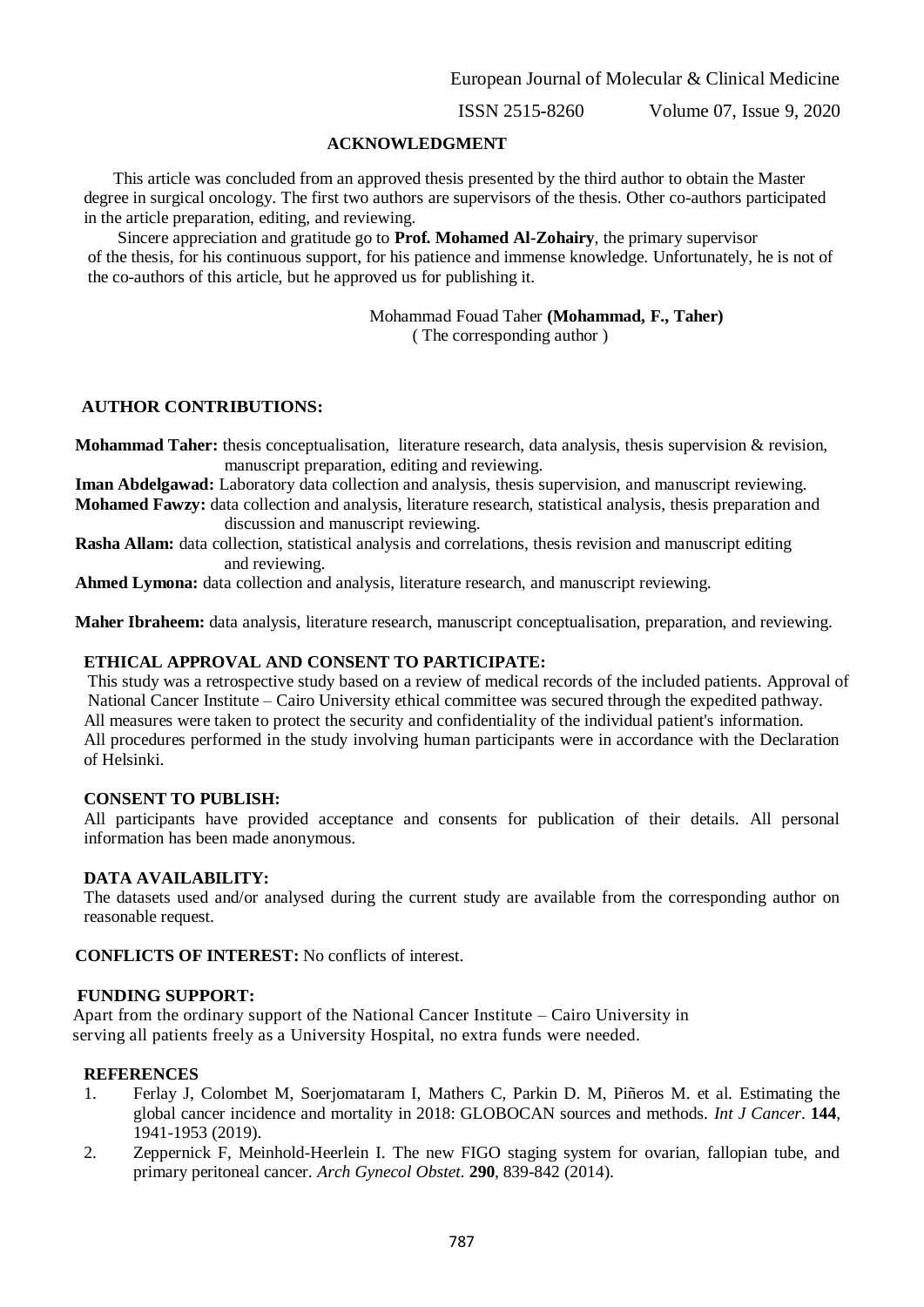- 3. Rauh-Hain J, Krivak T, Marcela G del C, Alexander B. Ovarian cancer screening and early detection in the general population. *Rev Obstet Gynecol*. **4**, 15-21 (2011).
- 4. Lalwani N, Prasad SR, Vikram R, Shanbhogue AK, Huettner PC, Fasih N. Histologic, molecular, and cytogenetic features of ovarian cancers: Implications for diagnosis and treatment. *Radiographics*. **31**, 625-646 (2011).
- 5. Jacobs I, Bast R. The CA 125 tumour-associated antigen: a review of the literature. *Hum Reprod*. **4**, 1- 12 (1989).
- 6. Moore RG, Miller MC, Disilvestro P, Lisa M. G, Walter B, John J.S et al. Evaluation of the diagnostic accuracy of the risk of ovarian malignancy algorithm in women with a pelvic mass. *Obstet Gynecol*. **118**, 280-288 (2011).
- 7. Moore RG, McMeekin DS, Brown AK, DiSilvestro P, Miller MC, Allard WJ et al. A novel multiple marker bioassay utilising HE4 and CA125 for the prediction of ovarian cancer in patients with a pelvic mass. *Gynecol Oncol*. **112**, 40-46 (2009).
- 8. Heravi-Moussavi A, Anglesio MS, Cheng SWG, Grace S, Janine Y, Winnie P et al. Recurrent somatic DICER1 mutations in nonepithelial ovarian cancers. *N Engl J Med*. **366**, 234-242 (2012).
- 9. Huhtinen K, Suvitie P, Hiissa J, Junnila J, Huvila J, Kujari H et al. Serum HE4 concentration differentiates malignant ovarian tumours from ovarian endometriotic cysts. *Br J Cancer*. **100**, 1315- 1319 (2009).
- 10. Karlsen NS, Karlsen MA, Høgdall CK, Høgdall EVS. HE4 Tissue Expression and Serum HE4 Levels in Healthy Individuals and Patients with Benign or Malignant Tumors: A Systematic Review. *Cancer Epidemiology Biomarkers Prev*. **23**, 2285-2295 (2014).
- 11. Molina R, Escudero JM, Augé JM, Xavier F, Laura T, Aureli L et al. HE4 a novel tumour marker for ovarian cancer: comparison with CA 125 and ROMA algorithm in patients with gynaecological diseases. *Tumour Biol*. **32**, 1087-1095 (2011).
- 12. Piek A, Meijers W, Schorten N, Gansevoort NF, de Boer RT, Sillje RA. HE4 serum levels are associated with heart failure severity in patients with chronic heart failure. *J Card Faliure*. **23**, 12-19 (2017).
- 13. Anton C, Carvalho FM, Oliveira EI, Maciel GAR, Baracat EC, Carvalho JP. A comparison of CA125, HE4, risk ovarian malignancy algorithm (ROMA), and risk malignancy index (RMI) for the classification of ovarian masses. *Clinics*. **67**, 437-441 (2012).
- 14. Ulusoy S, Akbayir O, Numanoglu C, Ulusoy N, Odabas E, Gulkilik A. The risk of malignancy index in discrimination of adnexal masses. *Int J Gynecol Obstet*. **96**, 186-191 (2007).
- 15. Bouzari Z, Rahimi H, Hemmat G, Shahla Y, Karimollah H-T, Mohammad J. Cancer Antigen 125 (CA125), Human Epididymis Protein 4 (HE4), Risk of Malignancy Index (RMI), and Risk of Ovarian Malignancy Algorithm (ROMA) as Diagnostic Tests in Ovarian Cancer. *Int J Cancer Manag*. **12**, e59395 (2019).
- 16. Sandri M, Bottari F, Franchi D, Boveri S, Candiani M, Ronzoni S et al. Comparison of HE4, CA125 and ROMA algorithm in women with a pelvic mass: correlation with pathological outcome. *Gynecol Oncol*. **128**, 233-238 (2013).
- 17. Moore R, Jabre-Raughley M, Brown A, Robison KM, Miller MC, Allard WJ et al. Comparison of a novel multiple marker assay vs the Risk of Malignancy Index for the prediction of epithelial ovarian cancer in patients with a pelvic mass. *Am J Obstet Gynecol*. **203**, 228.e1-228.e6 (2010).
- 18. Van Gorp T, Cadron I, Despierre E, Daemen A, Leunen K, Amant F et al. HE4 and CA125 as a diagnostic test in ovarian cancer: Prospective validation of the Risk of Ovarian Malignancy Algorithm. *Br J Cancer*. **104**, 863-870 (2011).
- 19. Chan K, Chen C, Joo H, Ochiai K, Wilailak S, Choon AT et al. The use of HE4 in the prediction of ovarian cancer in Asian women with a pelvic mass. *Gynecol Oncol*. **128**, 239-244 (2013).
- 20. Holcomb K, Vucetic Z, Miller M, Robert C. Human epididymis protein 4 offers superior specificity in the differentiation of benign and malignant adnexal masses in premenopausal women. *Am J Obs Gynecol*. **205**, 358.e1-358.e6 (2011).
- 21. Chung SH, Lee SY, Ju W, Kim SC. Clinical efficacy of serum human epididymis protein 4 as a diagnostic biomarker of ovarian cancer: A pilot study. *Obstet Gynecol Sci*. **56**, 234 (2013).